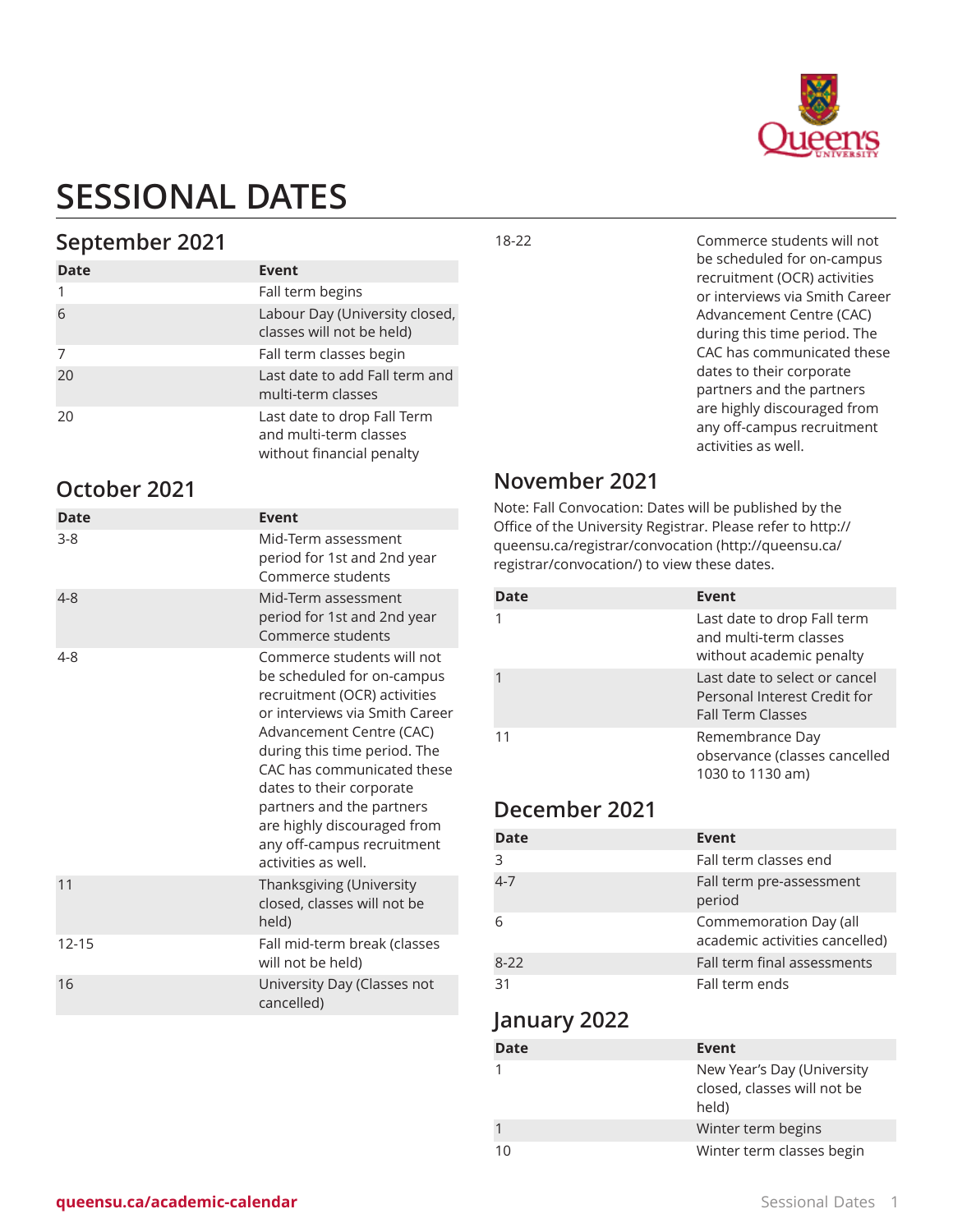

| 21 | Last date to add Winter term<br>classes                                                               |
|----|-------------------------------------------------------------------------------------------------------|
| 24 | Last date to drop Winter<br>term classes without financial<br>penalty                                 |
| 22 | Time period to select Personal<br>Interest Credit for Winter<br>Term and multi-term classes<br>begins |

### **February 2022**

| <b>Date</b> | Event                                                                                                                                                                                                                                                                                                                                                             |
|-------------|-------------------------------------------------------------------------------------------------------------------------------------------------------------------------------------------------------------------------------------------------------------------------------------------------------------------------------------------------------------------|
| $7-18$      | Commerce students will not<br>be scheduled for on-campus<br>recruitment (OCR) activities<br>or interviews via Smith Career<br>Advancement Centre (CAC)<br>during this time period. The<br>CAC has communicated these<br>dates to their corporate<br>partners and the partners<br>are highly discouraged from<br>any off-campus recruitment<br>activities as well. |
| $13 - 18$   | Mid-Term assessment<br>period for 1st and 2nd year<br>Commerce students                                                                                                                                                                                                                                                                                           |
| 14-18       | Commerce classes cancelled<br>for 1st and 2nd year<br>Commerce students only                                                                                                                                                                                                                                                                                      |
| 21          | Family Day (University closed,<br>classes will not be held)                                                                                                                                                                                                                                                                                                       |
| $22 - 25$   | Reading Week (all classes<br>cancelled)                                                                                                                                                                                                                                                                                                                           |

#### **March 2022**

| Date           | Event                       |
|----------------|-----------------------------|
| $\overline{4}$ | Last date to drop Winter    |
|                | term and multi-term classes |
|                | without academic penalty    |

## **April 2022**

| Date     | Event                                      |
|----------|--------------------------------------------|
| -8       | Winter Term classes end                    |
| $9 - 13$ | Winter Term pre-assessment<br>study period |

| 14-30 | Winter Term assessment<br>period for Commerce courses<br>and Arts and Science courses<br>for all years |
|-------|--------------------------------------------------------------------------------------------------------|
| 15    | Good Friday (University<br>closed, classes and exams will<br>not be held)                              |
| マリ    | Winter term ends                                                                                       |

#### **May 2022**

| <b>Date</b> | Event                                                                                                         |
|-------------|---------------------------------------------------------------------------------------------------------------|
| 1           | Summer term begins                                                                                            |
| 9           | Summer term classes (May-<br>June/6W1 and May-July/12W<br>sessions) begin                                     |
| 13          | Last date to add Summer<br>Term classes (May - June/6W1<br>and May - July/12W sessions)                       |
| 13          | Last date to drop Summer<br>Term classes (May - June/6W1<br>session) without financial<br>penalty             |
| 14          | Time period to select Personal<br>Interest Credit for Summer<br>Term classes (May-June/6W1<br>session) begins |
| 20          | Last date to drop Summer<br>Term classes (May - July/12W<br>session) without financial<br>penalty             |
| 21          | Time period to select Personal<br>Interest Credit for Summer<br>Term classes (May-July/12W<br>session) begins |
| 23          | Victoria Day (University<br>closed, classes will not be<br>held)                                              |

#### **June 2022**

Note: Spring Convocation: Dates will be published by the Office of the University Registrar. Please refer to [http://](http://queensu.ca/registrar/convocation/) [queensu.ca/registrar/convocation](http://queensu.ca/registrar/convocation/) [\(http://queensu.ca/](http://queensu.ca/registrar/convocation/) [registrar/convocation/](http://queensu.ca/registrar/convocation/)) to view these dates.

| Date | Event                                                                                            |
|------|--------------------------------------------------------------------------------------------------|
| 3    | Last date to drop Summer<br>Term classes (May - June/6W1<br>session) without academic<br>penalty |